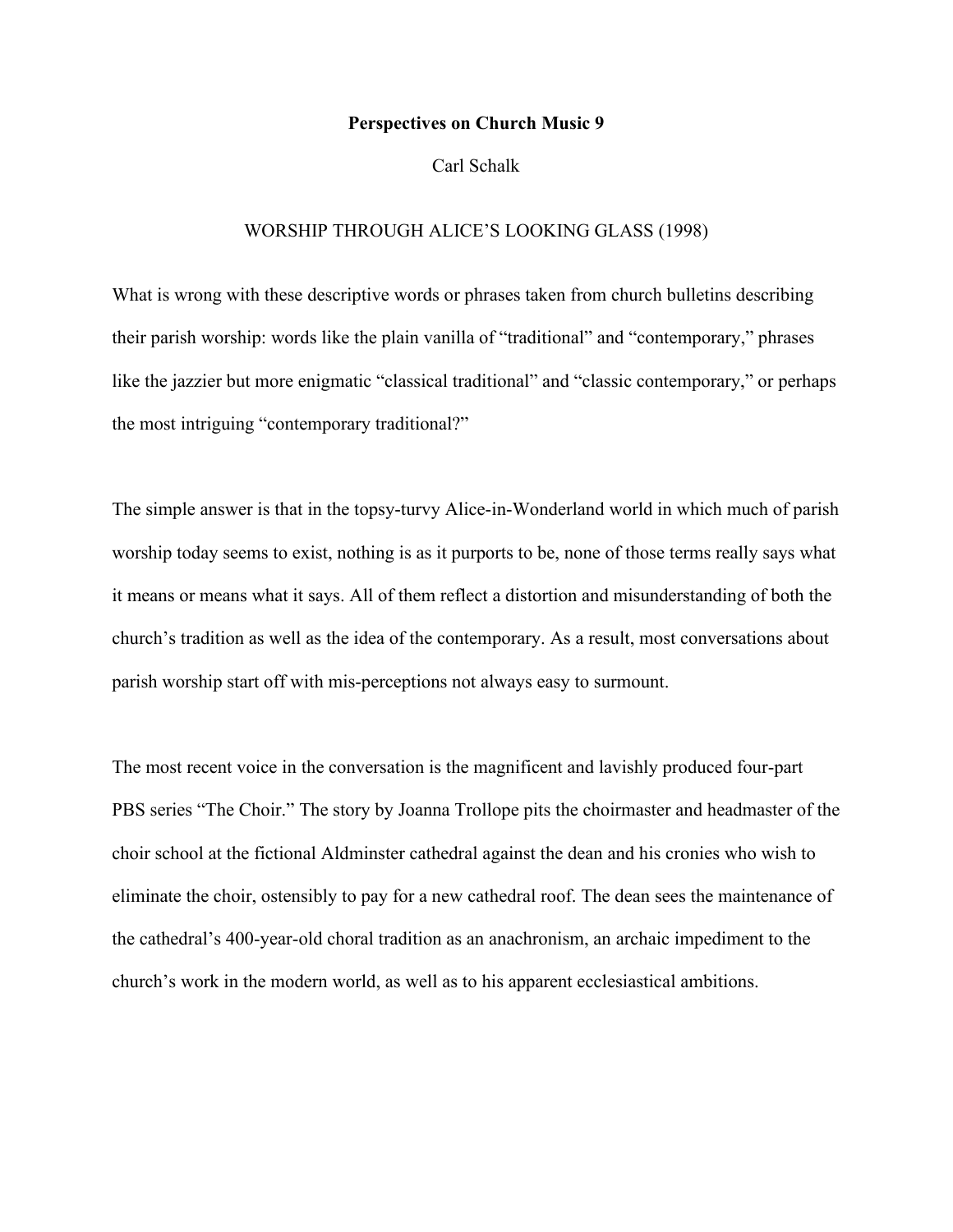For the dean of Aldminster, the word "tradition" seems to connote—as for many who use it in the present-day "worship wars"—stagnation, inflexibility, and resistance to an open future. In actual fact the Latin *traditio*—from which we get our English word "tradition"—is an *active* word, an *active* concept, it is an *act*, the *act* of "handing over of something from the past to the future." It is, at the same time, the ballast providing the necessary stability and continuity as Christians move from any present to the future.

At its root, the church's tradition refers to what the church essentially is and does—a community that baptizes, proclaims the Word, celebrates the meal. In a broader context it can include other aspects which assist and support those essentials. From the very beginning, the church's song has been closely allied with what the church is and does.

Do we need the modern-day equivalent of an Aldminster cathedral with its choir? Perhaps. Sixteenth century Lutherans, for example, had them in the form of court chapels and the larger city churches. Luther spoke approvingly of such endeavors and encouraged princes to support them, scolding and reproaching them when they failed to do so. There is no doubt a place for such "cathedrals" today—larger churches with ample musical resources where an understanding and practice of worship and music in the historical tradition is regularly brought to life week after week.

But that tradition needs to be handed on in parishes that would never think of themselves as "cathedrals." It is, in fact, being handed on in countless parishes of modest size and resources where faithful church musicians—quietly and without fanfare—are passing on the living